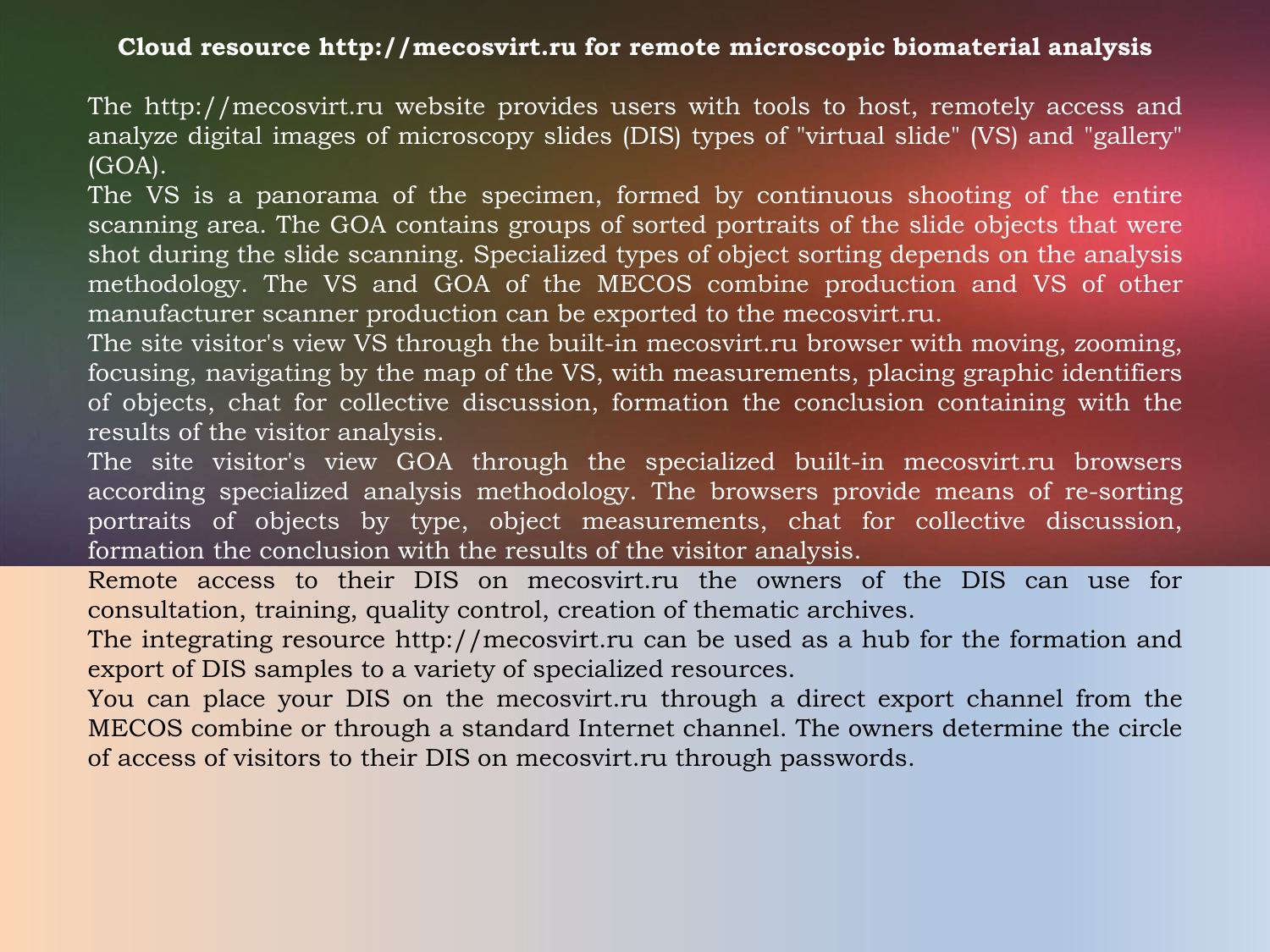## **Telemedicine consultations of microscopic analyses**

The mecosvirt.ru site provides laboratories with a convenient and economical opportunity to remotely consult problematic microscopic analyses. To do this, it is enough to place the slide DIS on the mecosvirt.ru page. There is no need to have your own expensive telemedicine server. The laboratory combine of microscopy MECOS (http://mecos.ru) has a direct export channel of the DIS of VS or GOA types on mecosvirt.ru. It is also possible to export DIS of the VS type to mecosvirt.ru if the VS produced on scanner of other manufacturer. Such export is carried out on a standard Internet channel.

The visitor (consultant) gets access to the DIS on the exporter's page using the exporter's password. The visitor performs with the help of a built-in browser visual analysis of the DIS on his monitor, if necessary, with the help of a chat organizes a collective discussion, forms an opinion and sends it to the exporter on a given feedback.